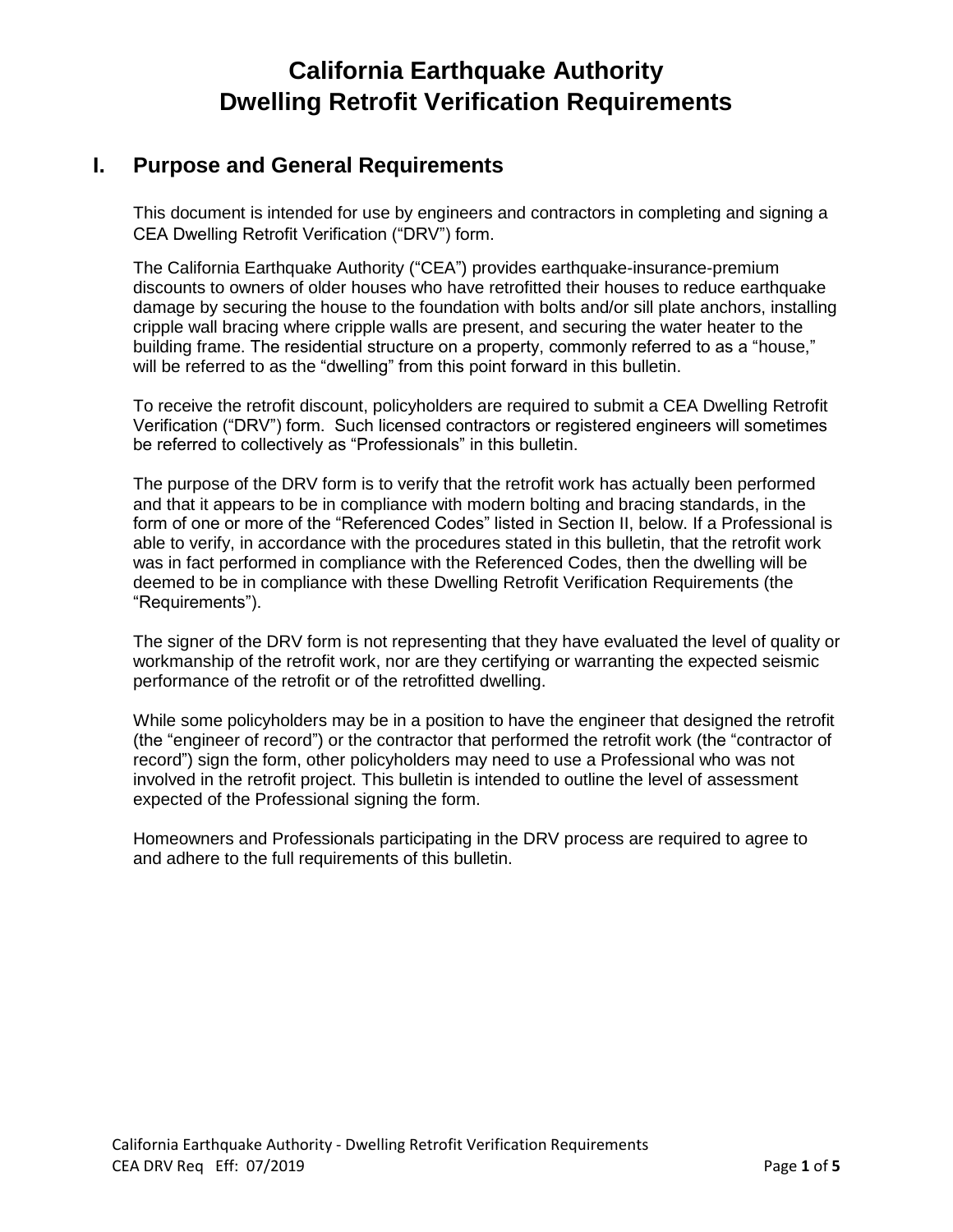By signing the CEA DRV form, the Professional is stating that the retrofit is in accordance with one or more of the Referenced Codes. The Professional must refer to the Inspection Requirement Table below to determination whether a physical inspection of the dwelling and the retrofit will be required:

| Professional | When inspection is <b>NOT</b> required:                                                                                                                                                                                                                                                                                               | When inspection IS required:                                                                                                                                                            |
|--------------|---------------------------------------------------------------------------------------------------------------------------------------------------------------------------------------------------------------------------------------------------------------------------------------------------------------------------------------|-----------------------------------------------------------------------------------------------------------------------------------------------------------------------------------------|
| Engineers    | The DRV is signed within 10 years<br>after completion of the retrofit; and<br>The signer is the engineer of<br>$\bullet$<br>record, and<br>The signer confirms that the retrofit<br>was designed and constructed in<br>accordance with one or more of the<br>Referenced Codes.                                                        | The signer is the engineer of record, but<br>$\bullet$<br>the DRV is signed more than 10 years<br>after the completion of the retrofit; or<br>The signer is not the engineer of record. |
| Contractors  | The DRV is signed within 10 years<br>after completion of the retrofit, and<br>The signer is the contractor of<br>record; and<br>The signer confirms that the retrofit<br>was constructed in accordance<br>with construction documents that<br>specifically referenced one or more<br>of the Referenced Codes in the<br>scope of work. | The signer is the contractor of record,<br>but the DRV is signed more than 10<br>years after the completion of the retrofit;<br>or<br>The signer is not the contractor of<br>record.    |

### **INSPECTION REQUIREMENT TABLE**

If an inspection is required, then in order to sign the CEA DRV form, the signer must perform the Inspection and Assessment Process below (Section III) and must determine that the retrofit appears to be in accordance with one or more of the Referenced Code (Section II).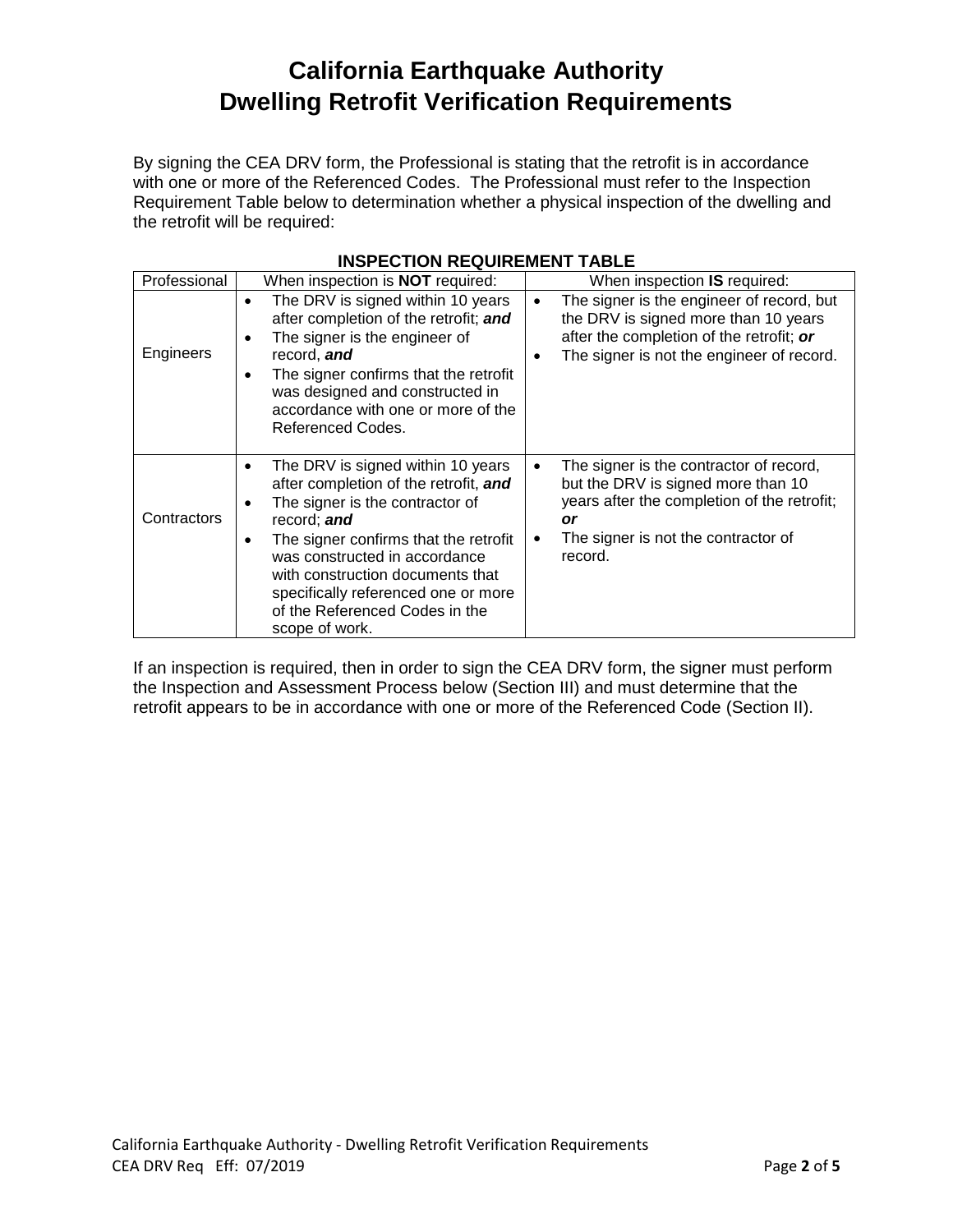## **II. Referenced Codes**

In order for a dwelling to be in conformance with the Requirements, the following must have been completed in accordance with one or more of the following standards (the "Referenced Codes"):

### A. Foundation/Cripple Wall retrofit:

The retrofit provisions for sill plate anchorage and cripple wall bracing in one of the following:

- 1997 Uniform Building Code (UBC)
- 1997 Uniform Code for Building Conservation (UCBC)
- 2000 International Building Code (IBC)

OR

- California Building Code (CBC) Appendix Chapter A3 (latest edition)
- Standard plan set adopted by the local building department as construction documents in conformance with CBC Appendix Chapter A3:
	- ✓ Plan Set A
	- ✓ Los Angeles Standard Plan Set #1
	- $\checkmark$  FEMA Plan Set (FEMA DR-4193 RA2)

For a retrofit to be in conformance with one of the Referenced Codes, the sill plate anchorage AND cripple wall bracing (if cripple walls exist) must have been retrofitted. The DRV form only covers the walls surrounding the crawlspace of a dwelling. An assessment of the superstructure (portion of dwelling above the lowest framed floor) is not required.

#### B. Water Heater Bracing

Water heater installation must be in compliance with California Health and Safety Code sections 19210-19217, which provides, in relevant part (in subdivision (a) of section 19211), as follows: "[A]ll new and replacement water heaters, and all existing residential water heaters, shall be braced, anchored, or strapped to resist falling or horizontal displacement due to earthquake motion. At a minimum, any water heater shall be secured in accordance with the California Plumbing Code, or modifications made thereto by a city, county, or city and county pursuant to Section 17958.5."

This requirements document acknowledges that there may be other seismic deficiencies present in the subject property such as, for example, unreinforced masonry chimneys, excessive wall openings, or a living-space-over-garage condition. The DRV form does not cover any other seismic deficiencies other than sill bolting, cripple wall bracing, and waterheater bracing, nor does the DRV form make any statement as to the expected seismic performance of the dwelling.

While the CEA DRV process is designed to promote standards that lessen the potential for damage to dwellings during an earthquake, the CEA does not warrant the accuracy, completeness, suitability, or utility of these Referenced Codes.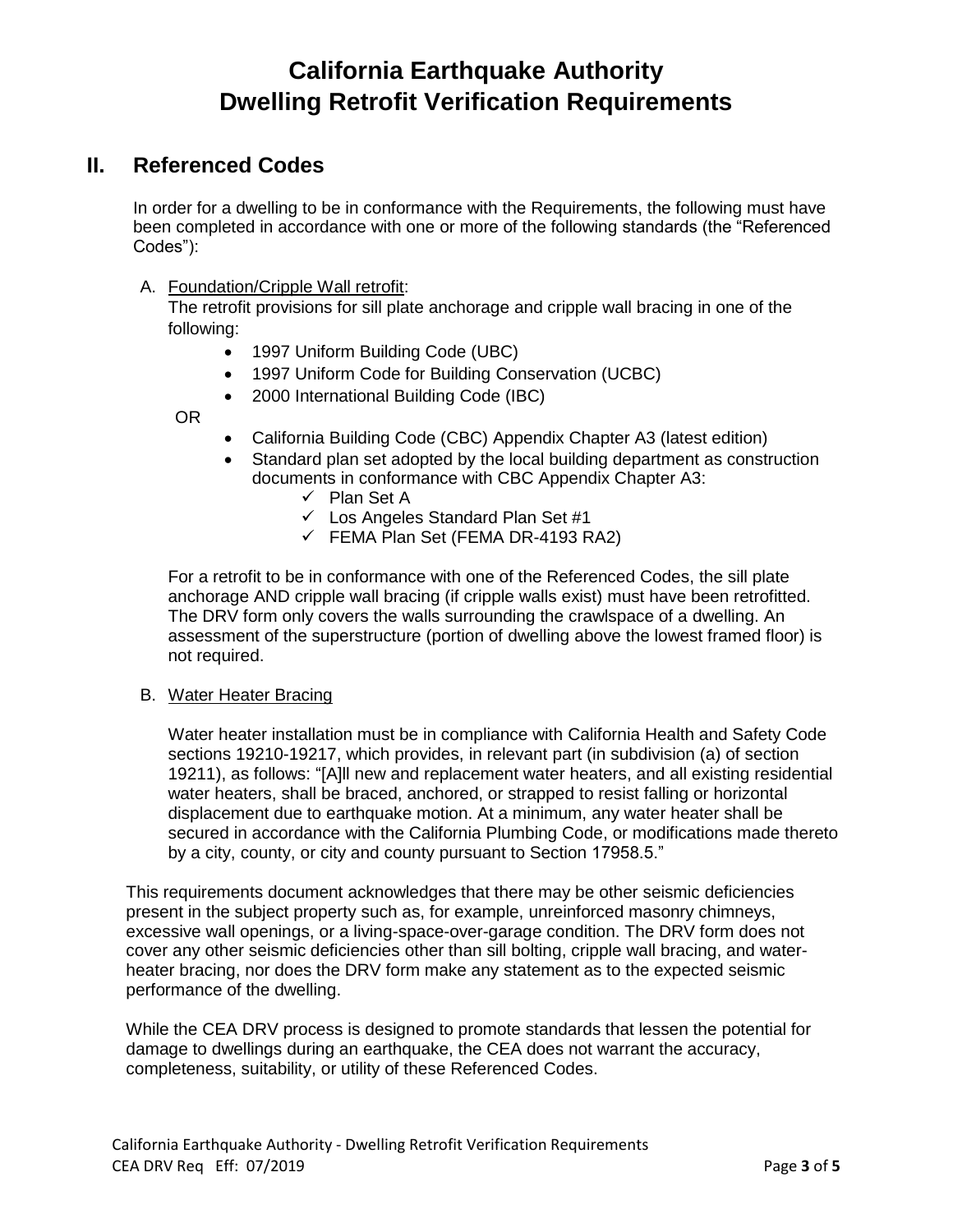## **III. Inspection and Assessment Process**

If, in accordance with the Inspection Requirement Table on page 2 of these Requirements, a physical inspection of the retrofit is required, then in order to sign the CEA DRV form the Professional must complete the following Inspection and Assessment Process, which includes a General (Qualifying Structure) Inspection and a Retrofit Assessment, conducted in accordance with the Observation and Testing Requirements, as follows:

### A. **General (Qualifying Structure) Inspection.**

The Professional must examine the dwelling to determine that it meets the following requirements, in order to confirm that the dwelling is the type of structure that might qualify for the CEA retrofit discount program:

- 1. The dwelling was built prior to 1980
- 2. The dwelling is a residential structure of one to four dwelling units
- 3. The dwelling has three or fewer stories
- 4. The dwelling has a raised concrete or reinforced masonry perimeter foundation
- 5. The dwelling is of wood-frame construction
- 6. The dwelling has a crawlspace, or a full or partial basement. (NOTE: In addition to the crawlspace/basement, the dwelling may also have other areas with a partial slab-ongrade foundation, such as, for example, an attached garage or a later room addition on a slab foundation.)
- B. **Retrofit Assessment** (primary focus on the crawlspace area).

The Professional must visually examine the retrofit to verify that the retrofit was performed in accordance with one or more of the Referenced Codes:

- 1. The number of stories must be inspected by a Professional as follows:
	- a. For dwellings with fewer than three stories, and for three-story dwellings with cripple wall studs that do not exceed 14 inches in height, the inspection may be performed by either a contractor or civil or structural engineer licensed in California.
	- b. For dwellings with more than three stories, and for three-story dwellings with cripple wall studs exceeding 14 inches in height, the inspection must be performed by a California registered civil or structural engineer.
- 2. If the dwelling has cripple walls, the cripple walls are to be inspected by a Professional as follows:
	- a. For dwellings with cripple walls of four feet or less in height, the inspection may be performed by either a contractor or civil or structural engineer licensed in California.
	- b. For dwellings with cripple walls greater than four feet in height, the inspection must be performed by a California registered civil or structural engineer. (Exception: If the retrofit is in accordance with FEMA Plan Set (FEMA DR-4193 RA2) the verification form may be signed by a licensed contractor or engineer.)